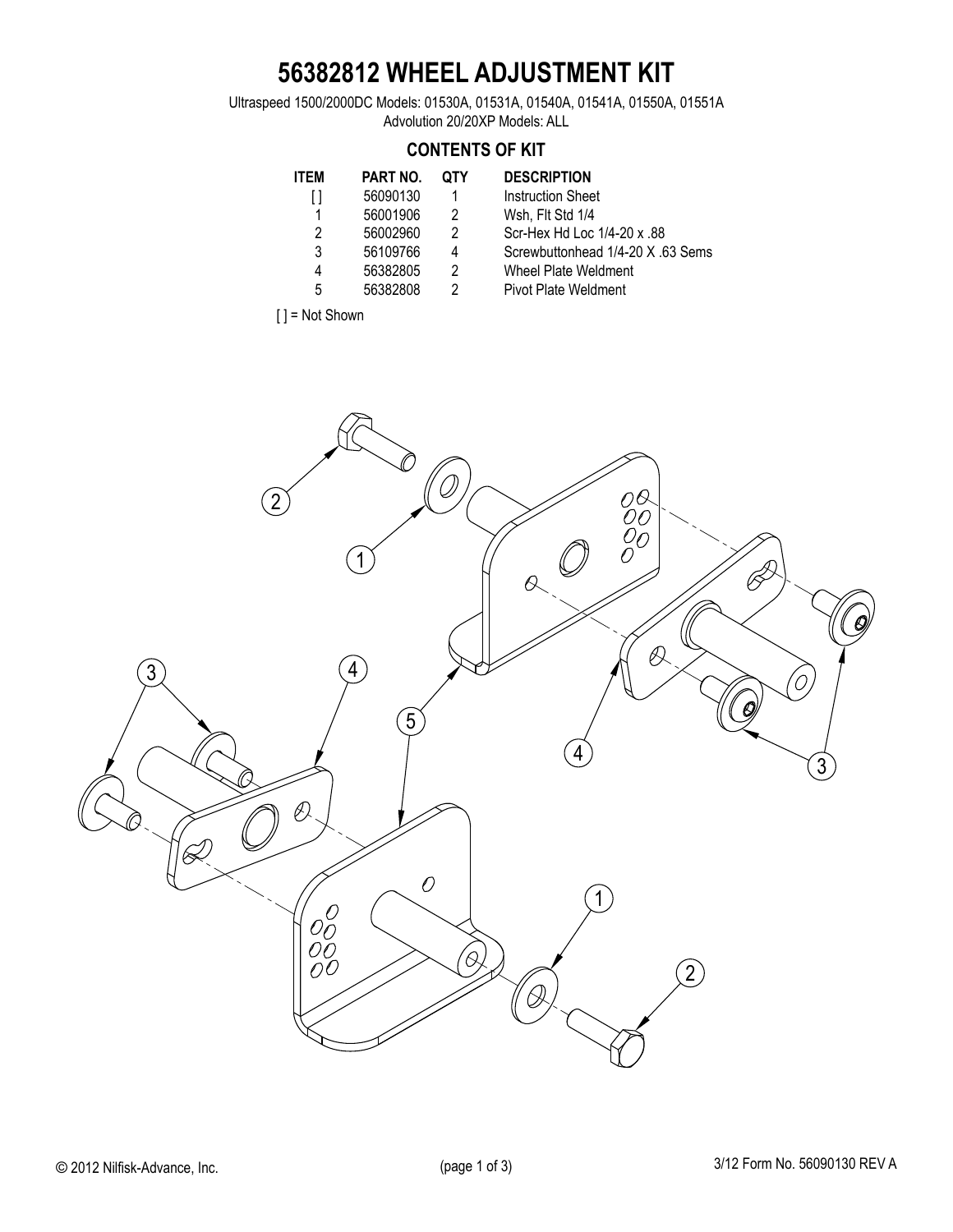## **INSTALLATION INSTRUCTIONS**

#### **WARNING!**

UNPLUG UNIT FROM OUTLET BEFORE SERVICING.

#### **REMOVE WHEELS**<br>1 See Figure 1. R

**1 See Figure 1**. Remove the side Wheels **(A)** and hardware items **(B)**, save to be reused.The bushings and screws items **(C)** can be discarded.



# **INSTALL PIVOT PLATES & DRILL MOUNTING HOLES**

- **2 See Figure 2**. Install both Pivot Plate Weldments **(5)** to the base of the machine using Washers **(1)** and Screws **(2)**.
- **3 See Figure 3**. Use Pivot Plate Weldment **(5)** as a template. Carefully drill a 3/16" (4.7 mm) diameter hole into the base at the 8 locations on each side. Be aware that the holes in the weldment are threaded use caution when drilling so as not to damage these threads.

**FIGURE 2 FIGURE 3**